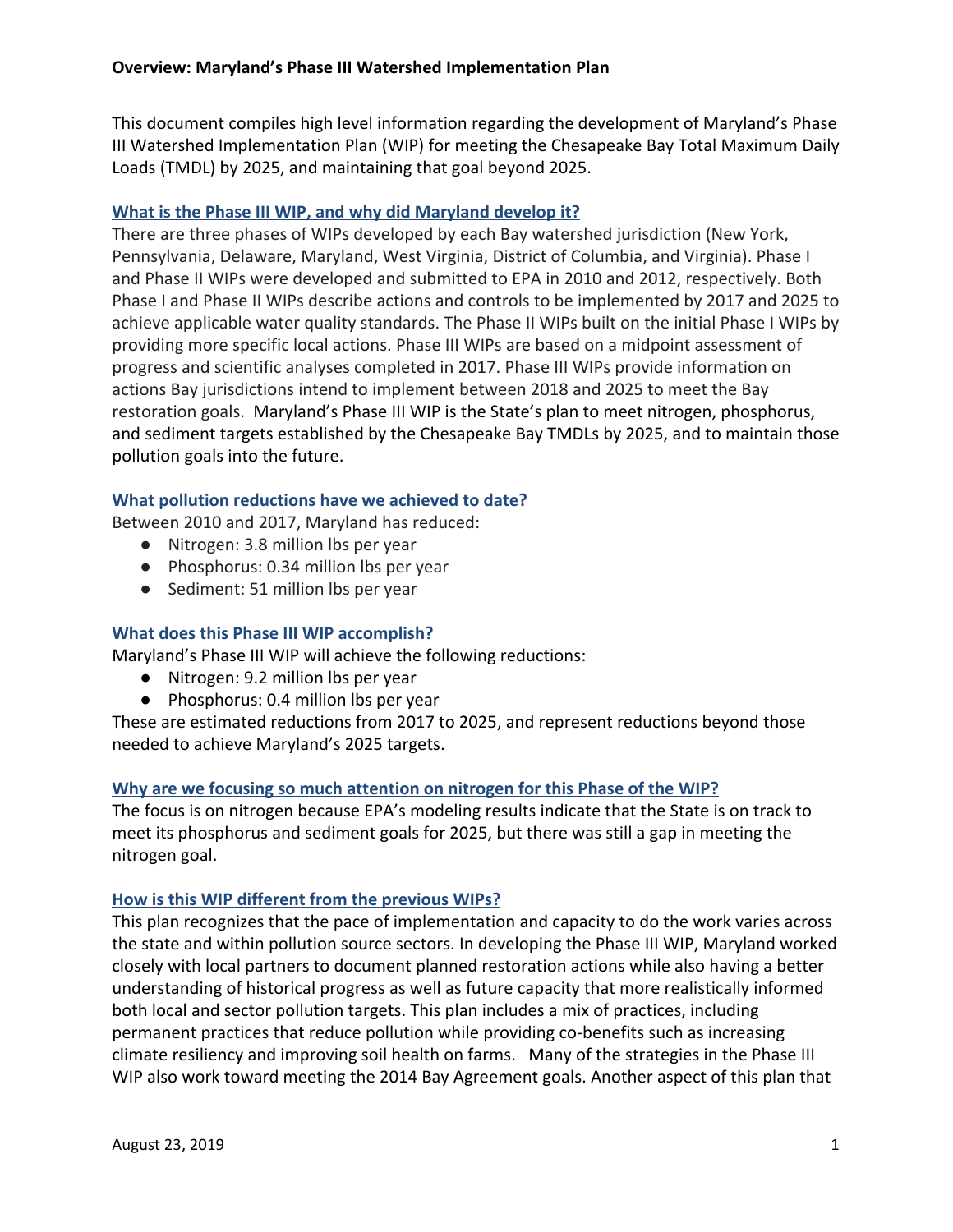sets it apart is that it looks beyond meeting our 2025 goals towards maintaining these reductions over a longer period of time. This plan also includes a climate change strategy.

Key themes for the Phase III WIP:

- 1. **Locally Driven** stakeholder process to develop WIP
- 2. **Achievable** pollution reduction strategies
- 3. **Balanced** responsibilities across wastewater treatment plants, urban stormwater runoff, septic systems, and farms

# **What are the implications for Maryland's local jurisdictions in this WIP?**

The WIP was built with local input and aligns with anticipated agriculture, stormwater, septic, and wastewater goals, as well as permit requirements. These goals set meaningful and achievable expectations for local partners that can help guide budget planning and capital projects.

It is important to note that the inclusion of these strategies is part of an overall adaptive management process that will depend on a number of factors including adequate financial and staffing resources within each local jurisdiction.

## **What is the key strategy to meet our goals?**

The strategy is to use enhanced capacity from our wastewater treatment plants and additional agricultural implementation for our 2025 goal in the short term, so that we can increase the more challenging restoration in stormwater and septic sectors more gradually over time, beyond 2025. This is done in recognition that by meeting targets in 2025, we'll still need strategies to maintain those reductions into the future.

# **Will the Phase III WIP meet our 2025 goals?**

The current strategy will meet 2025 goals as well as provide additional pollution reductions to sustain those goals into the future. The WIP also recognizes local implementation challenges, such as restoration practice maintenance and verification, technical assistance and restoration capacity, as well as increased loads anticipated from climate change.

# **Is this WIP more cost-effective than previous WIPs?**

By leveraging wastewater treatment plant capacity and agricultural practices, which are the most cost-effective solutions, Maryland is allowing time to develop plans for additional restoration in other sectors. This allows for longer-term, sustained restoration in those sectors that provides more time to optimize the most cost-effective practices and leverage innovations.

# **What about the Conowingo Dam?**

Maryland has a three-part strategy to address pollution impacts from Conowingo Dam: 1 - Leading the Chesapeake Bay Program partnership's Conowingo Watershed Implementation Plan [\(CWIP\)](https://www.chesapeakebay.net/who/group/conowingo_watershed_implementation_plan_steering_committee). The CWIP pools funding from across Bay jurisdictions, as well as other public and private funding sources, to put pollution reduction practices in the most effective areas and hire third parties to assist with implementing and financing.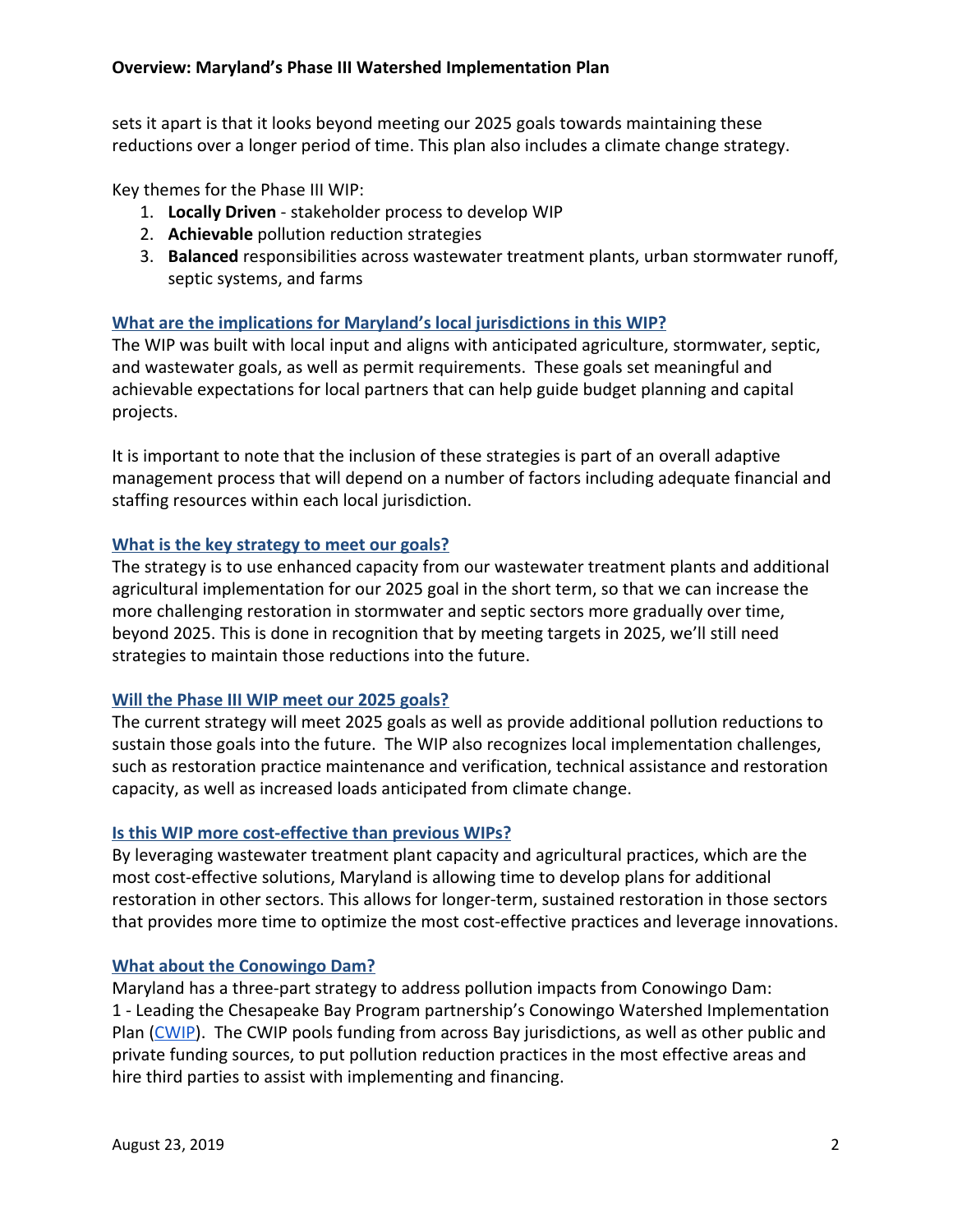## **Overview: Maryland's Phase III Watershed Implementation Plan**

2 – Issuing a comprehensive set of environmental protection [requirements](https://mde.maryland.gov/programs/Water/WetlandsandWaterways/Pages/ExelonMD-Conowingo-WQCApp.aspx) to Exelon Corporation as conditions for dam relicensing.

3 - Overseeing a [pilot project](https://mde.maryland.gov/programs/Marylander/Pages/conowingo_pilot.aspx) for dredging, beneficial use, and characterization of sediments behind the dam. Work on this project is underway and expected to be completed in 2020.

### **Is climate change being addressed in the Phase III WIP?**

Yes, but not fully, because EPA will provide improved scientific understanding of climate change on the nutrient and sediment loads to the Chesapeake Bay to inform 2021 climate-related pollution targets. Maryland will then address these targets in 2022/2023 milestones and/or a WIP addendum. The Phase III WIP provides a comprehensive list of programmatic strategies Maryland is using to address anticipated climate change impacts to Chesapeake Bay.

## **Does the plan meet goals at the State level and the major basin level?**

Yes. The plan meets all State and basin pollution reduction goals and water quality goals.

## **What are co-benefits and why are they highlighted in this WIP?**

Co-benefits refer to the value added to our State's ecology, infrastructure and community provided by implementing Best Management Practices (BMPs) to reduce nutrient and sediment impacts. Co-benefits are important because:

1) There are [Chesapeake Bay Watershed Agreement](https://www.chesapeakebay.net/what/what_guides_us/watershed_agreement) goals for habitat and living resources that will be addressed through the implementation of certain BMPs in this plan.

2) There is a general understanding that stormwater BMPs may be less effective in reducing nutrients from our waters, but they provide essential climate resiliency, flooding protection, and other local benefits.

### **Does the WIP account for growth in some sectors?**

Yes, the plan does highlight a number of State programs that have been put in place to minimize and offset the impacts of growth, particularly with respect to urban development. The plan recognizes that this process will need to be managed adaptively over time.

### **How will the State go about implementing this plan?**

The Phase III WIP will be implemented through federal, state and local funding, incentives, permits and partnerships. MD will meet its Bay goals through approaches such as

- 1. Using incentive programs to improve the performance of wastewater
- 2. Ensuring there are boots on the ground to do the work
- 3. Using pay for performance approaches in state and local funding
- 4. Advancing markets through water quality trading
- 5. Fostering public private partnerships

Every year, the State participates in an evaluation of the status of pollutant load reductions toward the goals issued by EPA. These evaluations are used to inform our two-year milestone goals, which will be the tool used to manage the implementation process moving forward.